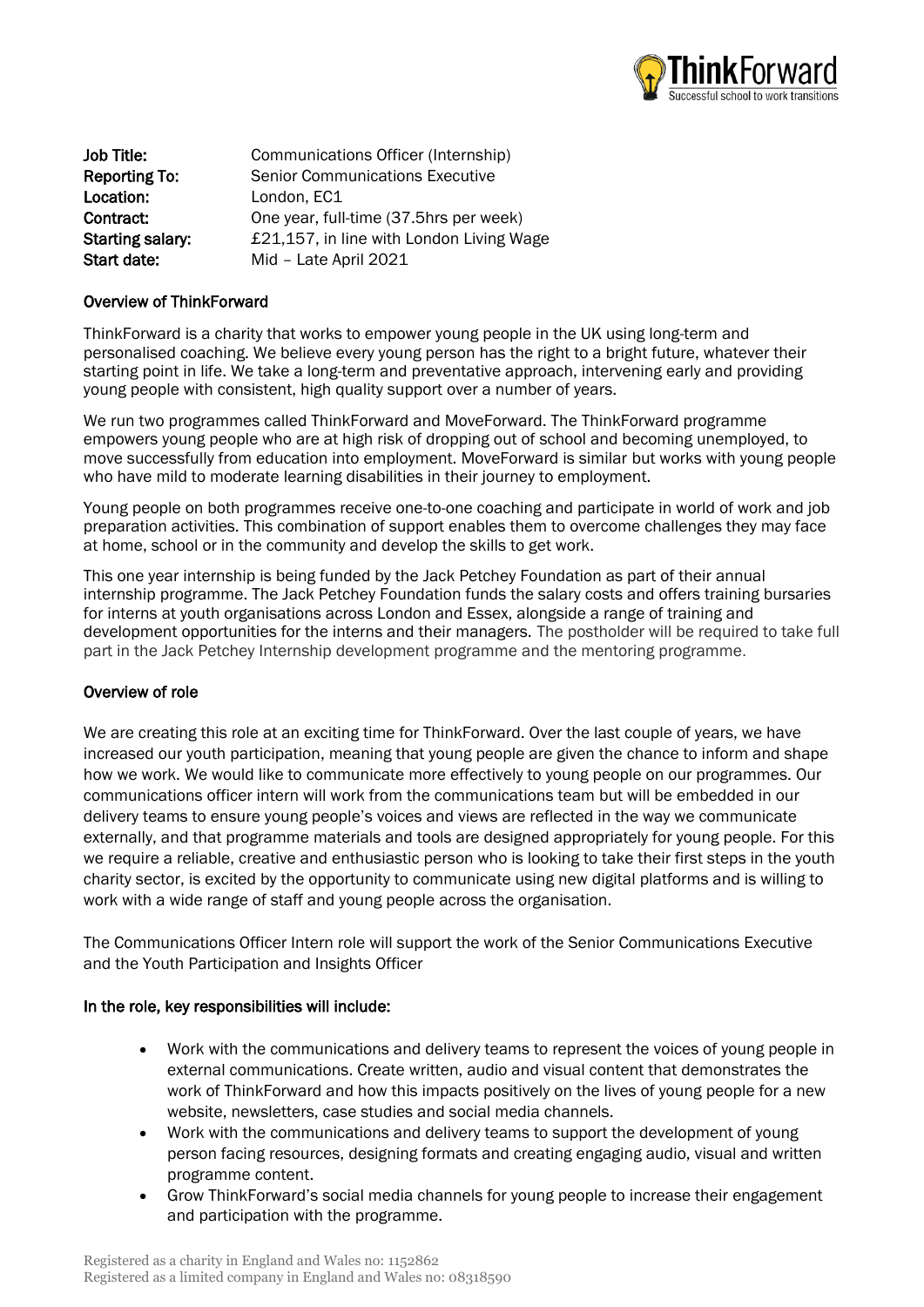

- Support with the management of the ThinkForward website and contribute to the planned development of a new site.
- Support the communications and fundraising team on administering events for funders and other partners. This will include managing guestlists, working with the delivery team on young people's involvement, support running the events and other tasks as required.
- Build on our understanding of how our young people would like their success to be rewarded and build a toolkit of resources that accommodate that need,
- Working closely with the youth participation and insights officer to conduct consultations with young people to identify and test what effective young person-facing communications look like.
- Ensure ThinkForward's database is kept up to date with information on young people's participation, guestlists and any other relevant information as required.
- Support the fundraising and communications team on any other projects as required from time to time.
- Managing ThinkForward's external quality marks and accreditations.

### Person specification

- Interpersonal skills, both verbal and written
- A keen interest in ThinkForward's area of work
- An understanding of the challenges facing disadvantaged young people
- The ability to work effectively with people from all backgrounds
- Respect and understanding of diverse points of view

## We are looking for someone who can demonstrate:

- Experience using Wordpress or a similar CMS
- Basic knowledge of HTML & CSS
- Experience producing written content, for example a blog or copywriting
- Some experience managing a website
- Some experience, or a willingness to learn, of producing podcasts
- Audio and visual content gathering, editing and uploading skills
- Some experience creating visual content such as posters, flyers and newsletters, and manipulating images, using basic or intermediate design software. Experience with Canva, Gimp, Photoshop or Mailchimp would be advantageous
- The ability to follow style guidelines and produce consistent, on-brand materials
- A good understanding of social media
- Knowledge of IT systems including email, Word, Excel and PowerPoint
- Organisation, prioritisation and planning skills
- Ability to build relationships across the organisation and externally
- Ability to work unsupervised and on your own initiative, as well as part of a team

## *Interested applicants are invited to email [jobs@thinkforward.org.uk](mailto:jobs@thinkforward.org.uk) by 9am on 24TH March with your CV and covering letter outlining your experience and suitability for the role.*

## *Interviews will be held on 29th & 31st March.*

# *Benefits: 4.5% employer pension contribution, 25 days annual leave with additional office closure days at Christmas, two paid volunteer days, commitment to CPD, employee assistance programme, rewards programme, wellbeing focus, special leave opportunities, season ticket loan, cycle to work scheme*

ThinkForward reserves the right from time to time to make reasonable changes to this job description to take account of organisational changes.